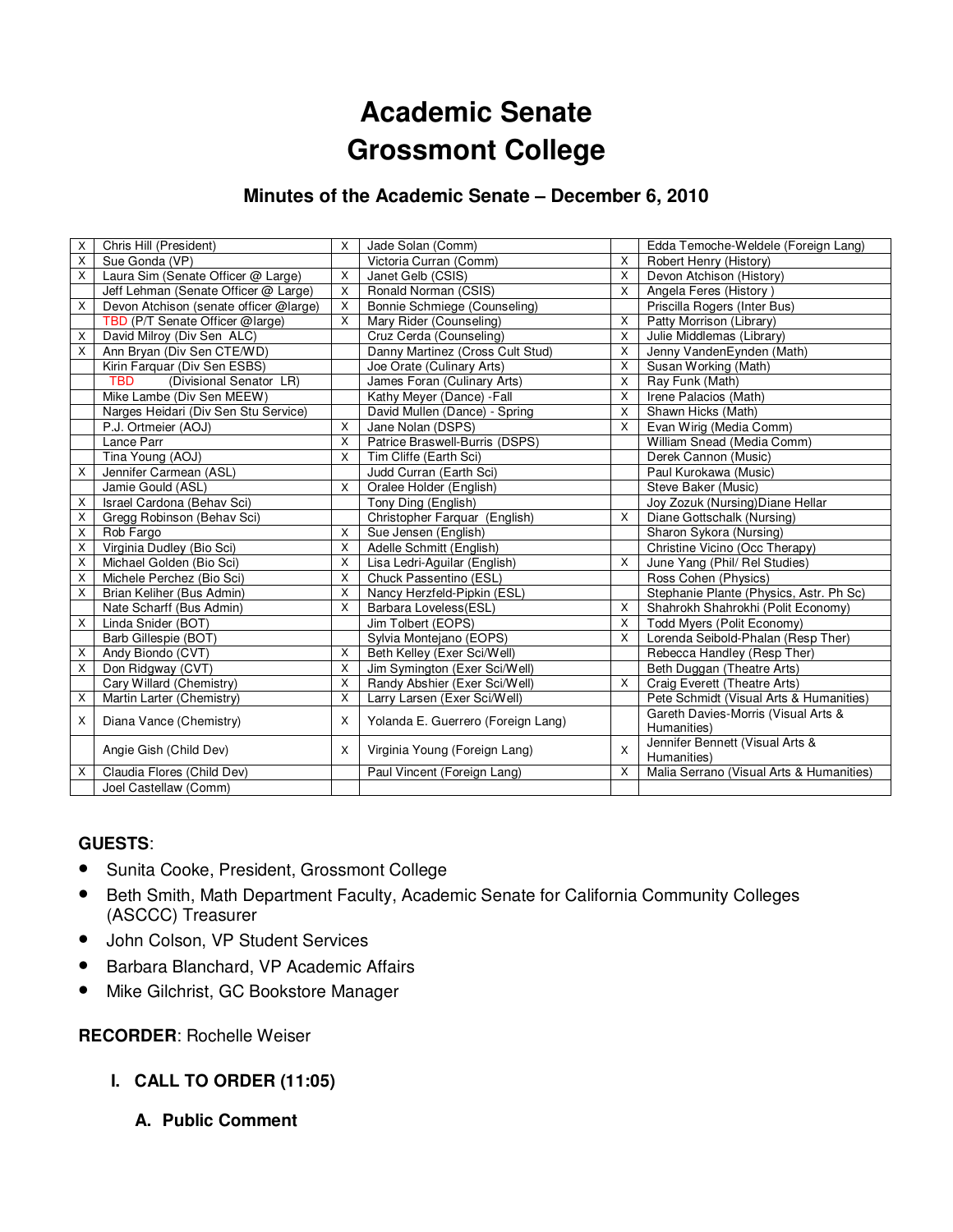#### Laura Sim:

Laura announced the passing of Howard Hawver, Grossmont College soccer coach, over the weekend. Laura noted he was instrumental in starting the women's soccer program at GC. An announcement would be coming from Sunita Cooke, GC President and more information would follow regarding memorial plans.

#### Mary Rider:

Mary read a letter from the Faculty Professional Development Committee regarding the proposed revision of the committee. The letter expressed the committee's concern over changes to the committee composition and the committee's position on leaving the committee composition as is.

#### Todd Myers:

Todd began by noting that pre-approval of professional development activities was not mandated by law, but had been implemented at GC to facilitate faculty being aware if their chosen activity was in compliance with mandated requirements. Todd suggested that if it was communicated what activities were allowed and not allowed it would simplify the process. He also suggested simplifying the forms to allow a simple narrative explaining the activity and have them serve as the supporting documentation. Todd noted that some type of distinction would need to be made as to what activities are considered professional development as opposed to personal development; a faculty member would need to be able to document and support that their chosen activity supports their work in the classroom. Todd noted that the qualifications for what is considered professional development are very broad and what does not is very limited. In closing Todd surmised that what was needed was less detail, broader acceptance, greater clarity on what the law requires so faculty can meet their requirements in the most efficient way.

The question was raised as to what the public comment portion of the agenda is intended for; items not on the agenda. Chris agreed that the faculty professional development portion should have been included during discussion of the actual action item rather than in public comment.

# **B. Approval of Agenda**

A motion was made to approve the day's agenda. M/S/U Symington/Morrison

#### **C. Approval of Minutes from November 29, 2010**  A motion was made to approve the minutes from November 29, 2010. M/S/U Wirig/Atchison

# **II. PRESIDENT'S REPORT**

# **A. Announcements**

Chris began by thanking the Senators for their participation and hard work during the Senate meetings.

Chris announced an email had been sent from the President's office regarding the memorial service for Diane Mayne-Stafford. Janet announced that anyone who would like to speak to please contact Bob Stafford and if attending please RSVP, as refreshments would be served.

Chris announced she had sent an email to the Chairs and Coordinators regarding SB1440 Webinars. She noted that the webinars include the latest information on the legislation. Chris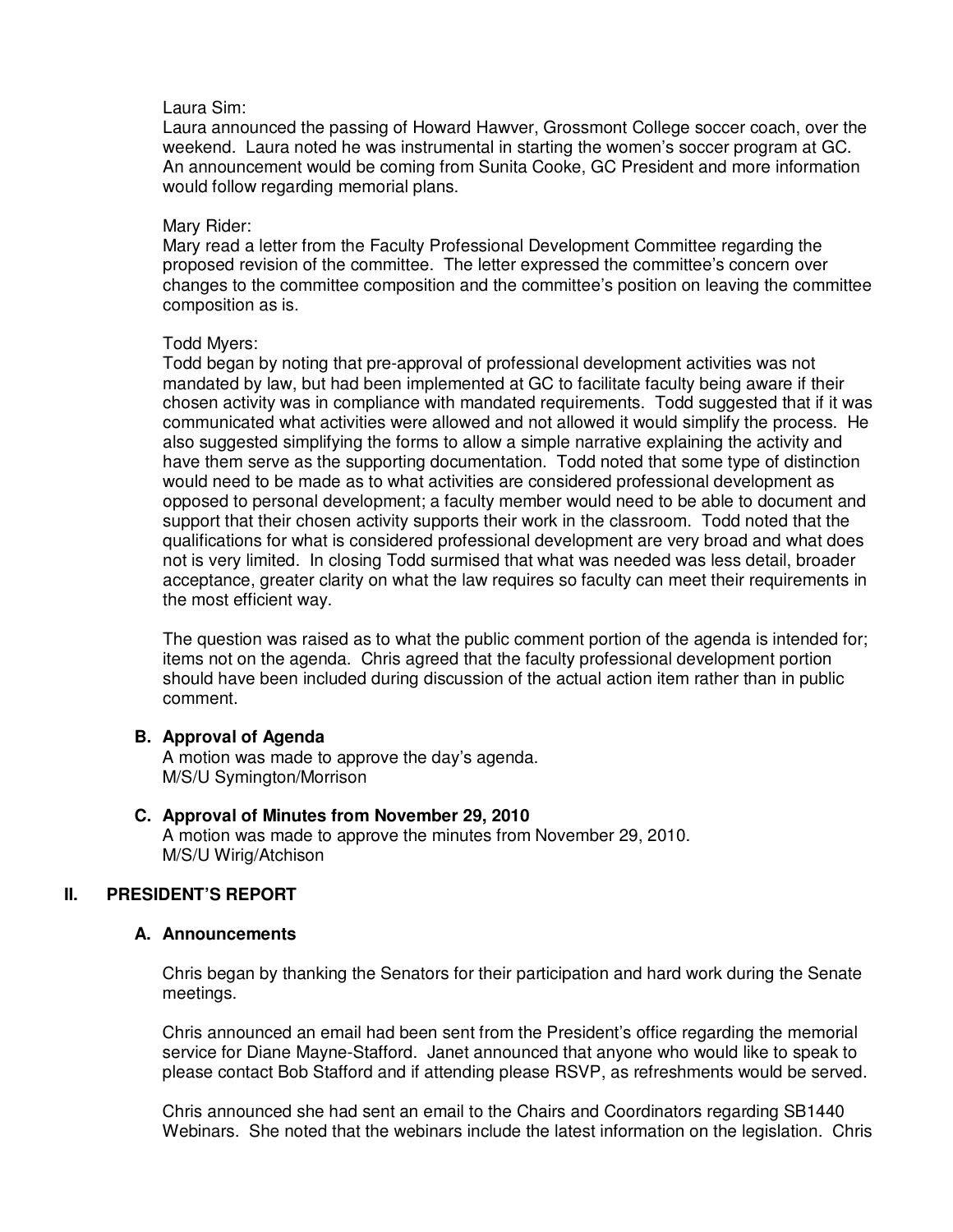thanked the members of the various departments that have been preparing Grossmont College for the transfer degrees including counseling, the transfer center, and the curriculum committee.

Chris reported on the reassigned time available at Grossmont College; approximately 17.9 LED is covered by the contract and approximately 12.2 LED is assigned under Presidential discretionary time, for a total of approximately 30 LED of reassigned time.

# **B. Textbook Rental Program-Mike Gilchrist**

Mike Gilchrist spoke briefly about the new textbook rental program starting in the fall semester. Key points in his presentation included:

- The offering digital books for the last few semesters (for 500 total sections)
- **Textbook rentals would begin in the fall semester (for 600 total sections)**
- Rental price is typically 45% of the new book price, any form of payment is accepted for the rental but a credit card is required to secure the rental
- The book is rented for the entire term, email reminders are sent at the semesters end, and students can use the books the same as a purchased book (highlight, underline, etc). .

Discussion occurred regarding digital books and the accompanying workbooks including:

- if a department chooses not to allow the digital format of a textbook, to let him know and the bookstore can remove it, but he noted this does not prevent students from acquiring it from other sources (i.e. Amazon, Barnes and Noble, etc.
- the bookstore chooses digital books that use free downloadable software and that based on the department's research the favorite of most students is still a laptop.
- two options are available for digital books purchase for the semester or forever. The publisher has control over the digital books and the content should be the same as the regular version.

In closing Mike noted he had a FAQ on the bookstore, digital books and the new rental program and he would forward to Chris for distribution.

# **C. Staffing Process Update-Sunny Cooke**

Sunny began by reviewing the recent and current condition of the state budget. She noted that with the budget changes GC had to look at staffing in terms of critical needs. She noted that district wide, including administrators, classified and faculty, there are currently 140 open positions, and of those GC has approximately 70 open positions. Sunny reviewed the criteria now being utilized in the hiring process that include:

- **legal mandates.**
- **EXECO** accreditation requirements,
- health and safety priorities,
- critical threshold of education or support services and/or
- essential operations/supervision.

She explained since GC had reduced course offerings over the last two years, they had not looked at faculty staffing needs during those years, but now felt they needed to consider those areas. Based on the five criteria, current faculty needs were discussed with chairs, deans and the staffing committee, resulting in very good recommendations. Given that there were still concerns about the role of the faculty staffing committee in the process, Sunny noted that in the future, even with the possibility of not being able to fill any positions they may recommend, she would like to have the Faculty and Staffing Committee go ahead and do their work to alleviate questions and concerns. Discussion followed regarding the new criteria and adding those to the criteria reviewed by the Faculty Staffing Committee. It was suggested to separate new position needs from replacement position needs. Discussion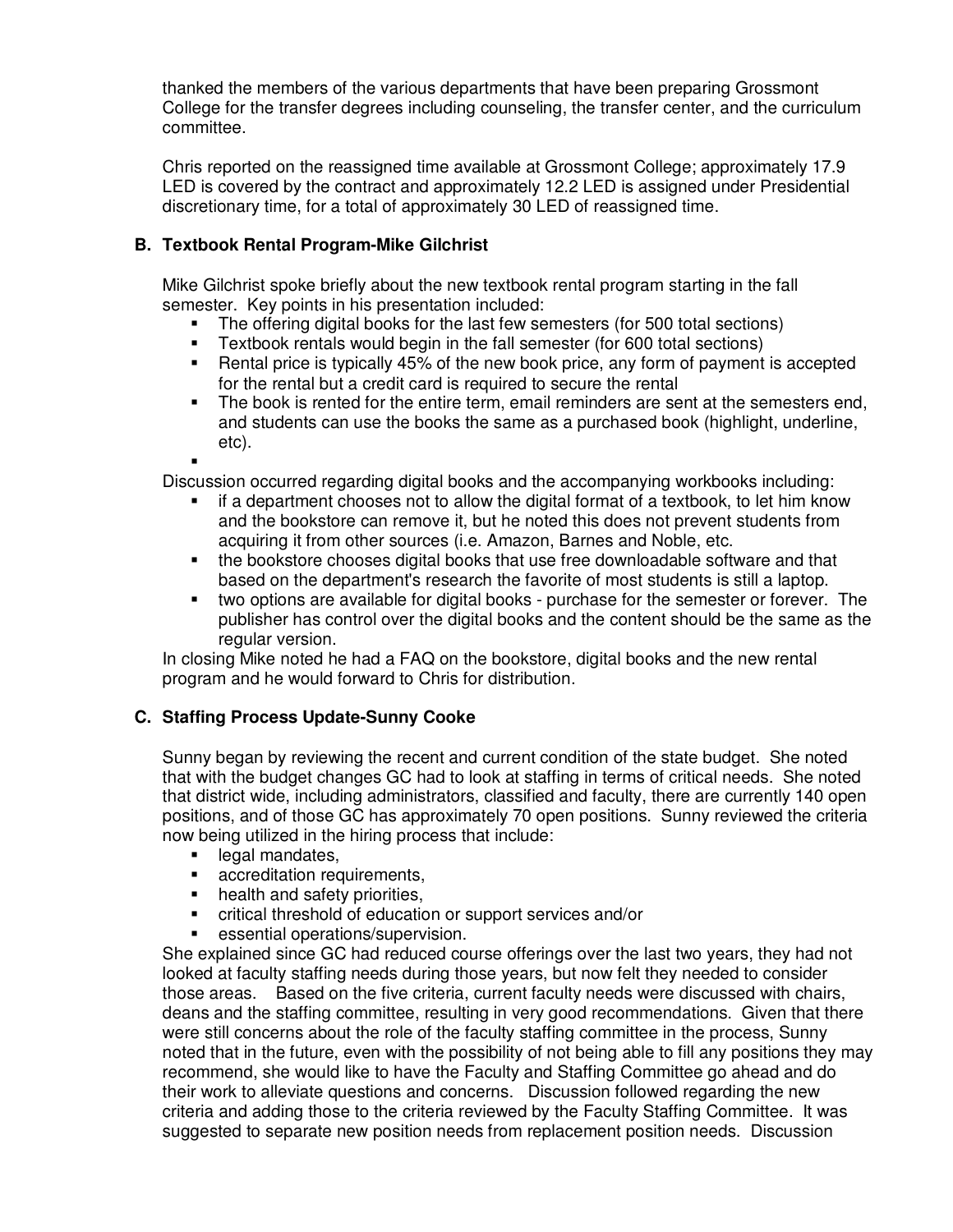followed regarding the actual number of full time faculty positions open; it was thought to be 10-12, but Sunny would need to follow up on the exact number. Sunny noted that the State budget continues to decline and she is still unsure of the staffing needs GC will be able to fill and not much improvement is expected in the near future.

Discussion occurred regarding taking the faculty staffing request out of the Department Planning process; Chris clarified that it will be taken out of the activity proposal process, which are one-time funds, but will still be included in the annual department planning process. Chris noted for any additional questions to contact Barb Blanchard, Sunny Cooke, or Shirley Pereira.

In closing, Sunny noted that, if there any questions regarding the process, the work the Planning and Resources Council did or criteria used, to please contact her.

#### **III. COMMITTEE REPORTS**

**None**

# **IV. ACTION ITEMS**

Chris began by clarifying the charge of the Academic Senate; to deal with policy development and implementation of the "10  $+$  1". She then reviewed the role that the various Academic Senate committees play in working with the Senate to develop the policies and procedures related to the "10 + 1"; Curriculum Committee, Student Success Steering Committee, Faculty Professional Committee, Program Review Committee. She also reviewed the connections between the committees and the Senate that include committee reports to the Senate Officers Committee, the Senate President sitting in on meetings, meetings between the committee chairs and the Senate President, and committee members as Senate members.

#### **A. Committee Appointments**

Chris noted the additional appointment of Craig Everett, as the ALC representative, to the Institutional Review Committee (IRC).

A motion was made to approve the Committee Appointments.

Chris then asked for questions/discussion. A question was raised regarding the length of service for the IRC. Chris explained that the committee was in its  $3^{rd}$  year and each year they have asked for new members, but it was discussed at the Planning and Resources meeting (the IRC reports to this committee) to have term lengths of 3 years with  $1/3^{rd}$  of the members cycling off each year from this year forward. Chris then asked for any further discussion and called for the question.

M/S/U Robinson/Morrison

#### **B. Faculty Professional Development Committee Revisions**

Chris began by responding to the public comment letter and clarifying that discussion of this item occurred with the chairs of the committee, has occurred over a long period of time, and has been a previous item on the committee's meeting agenda. She wanted to clarify that this revision was not something the committee was unaware of. She noted the change to divisional representation is in alignment with the other Senate committee structures and allows for input from the various instructional areas. In addition, it provides an opportunity for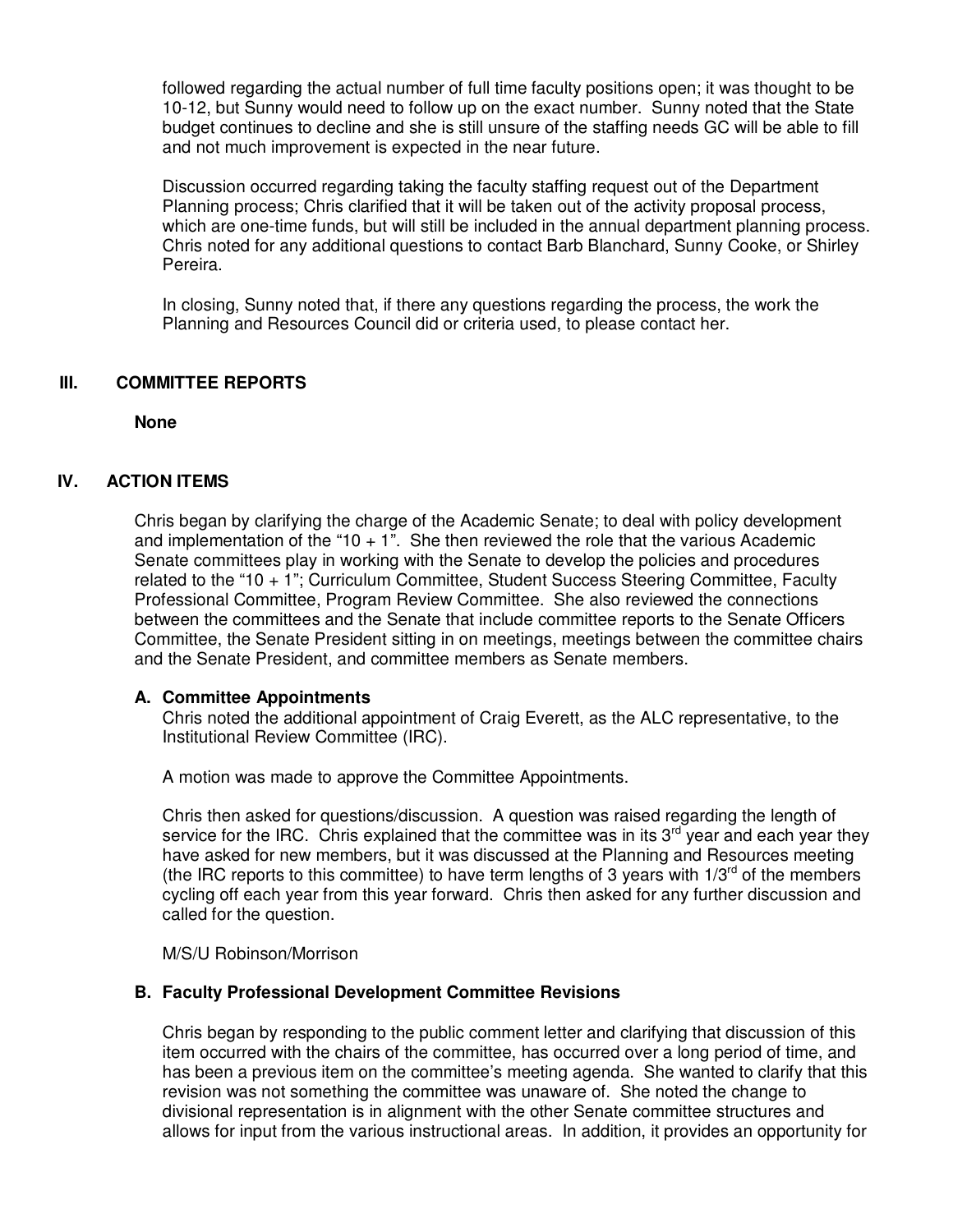a stable membership and more consistent communication, not only within the committee membership but with the senate as well. Chris stressed the decision is for the Academic Senate to make. Chris noted the suggested additional members of the committee; SLO coordinator, CATL coordinator, TTLC liaison, and Student Success Steering Committee liaison all work in areas that deal directly with Professional Development and it makes sense to have them involved in the Professional Development Committee to coordinate professional development activities. Chris then reviewed the proposed committee revisions that were presented as information items at the previous meeting; she noted the discussions that had occurred during the week led to a revised version. She reviewed the revised version; the change to non-voting resource members of the Student Success Steering Committee liaison, SLO coordinator, CATL coordinator and the TTLC liaison and no instructional dean. Chris then asked for a motion to put the proposed committee revisions on the table for discussion.

#### M/S Morrison/Nolan

Chris then opened the discussion. Various items of discussion included:

- Why did the committee have the resistance to divisional representation? Cliff noted that with the current members there is representation from the various divisions and felt the current composition is working very well together. Chris noted that people not actually on the committee are being counted as being from the various divisions; creating several unofficial members.
- There was a suggestion to revise the composition to state "at least 1 faculty representative from each division". Many felt they would like division representatives and many felt they would like a more informal approach allowing for any interested parties to be involved regardless of the number of representatives from any division allowing for more flexibility.
- It was noted that the input from the non-voting members is important to the committee work.
- It was also noted that the committee meetings are always open to anyone to attend, but it would be helpful to have clarification as to who is responsible for the committee work.

Chris then made the following changes to the proposal;

- Faculty Representatives, at least 1 from each division;
- Non-voting Resource Members as needed such as but not limited to;

Chris then asked for a motion to put the revised "Proposed Committee Revisions" on the table.

It was then discussed that many would like to return to their departments for discussion. Chris called for the question;

#### M/S/F Holder/Serrano

Motion was made to table the discussion until the next meeting. M/S/U Golden/Myers

#### **C. Research Liaison proposal**

Due to time constraints the Senate was unable to consider this item.

#### **D. Legislative Program**

Due to time constraints the Senate was unable to consider this item.